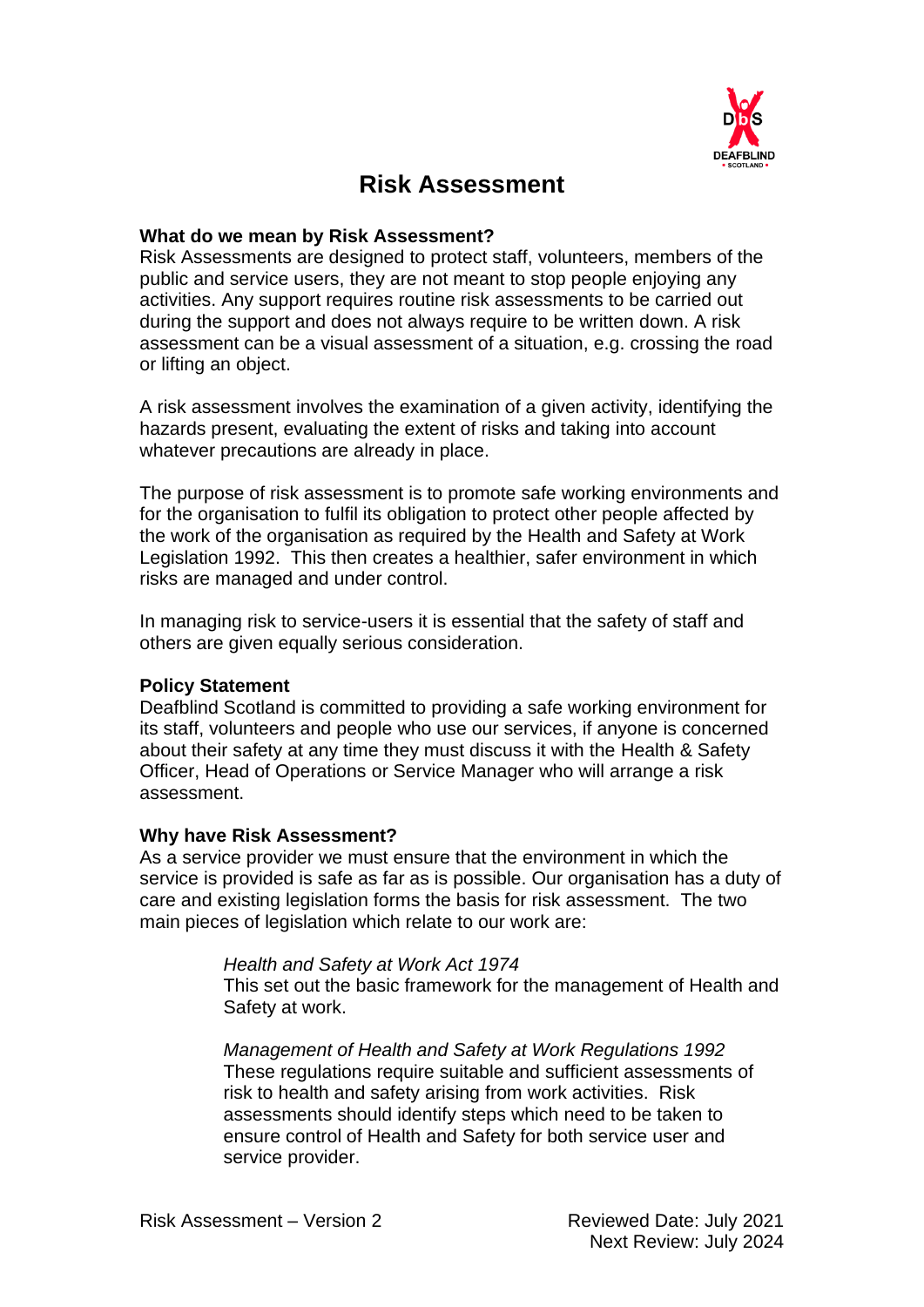#### **Words we use:**

- A 'Hazard' means anything that has the potential to cause harm
- A 'Risk 'is a chance high, medium or low, that somebody will be harmed by the hazard.
- 'Risk assessment' process used to think about the work, assess risks involved and identify what can be done to reduce the risk.

#### **Who is responsible for risk assessment?**

Every employee is responsible for recognising risk and taking steps to reduce it where possible.

Every activity in which Deafblind Scotland participates should have a risk assessment undertaken initially and when necessary or when requested by service user or service provider.

Events arranged by Deafblind Scotland will be risk assessed by Fundraising Department & Development Officer in line with Deafblind Scotland's Health and Safety Officer and other members of staff involved in organising activities as well as by agents responsible for delivering the activities, events or outings.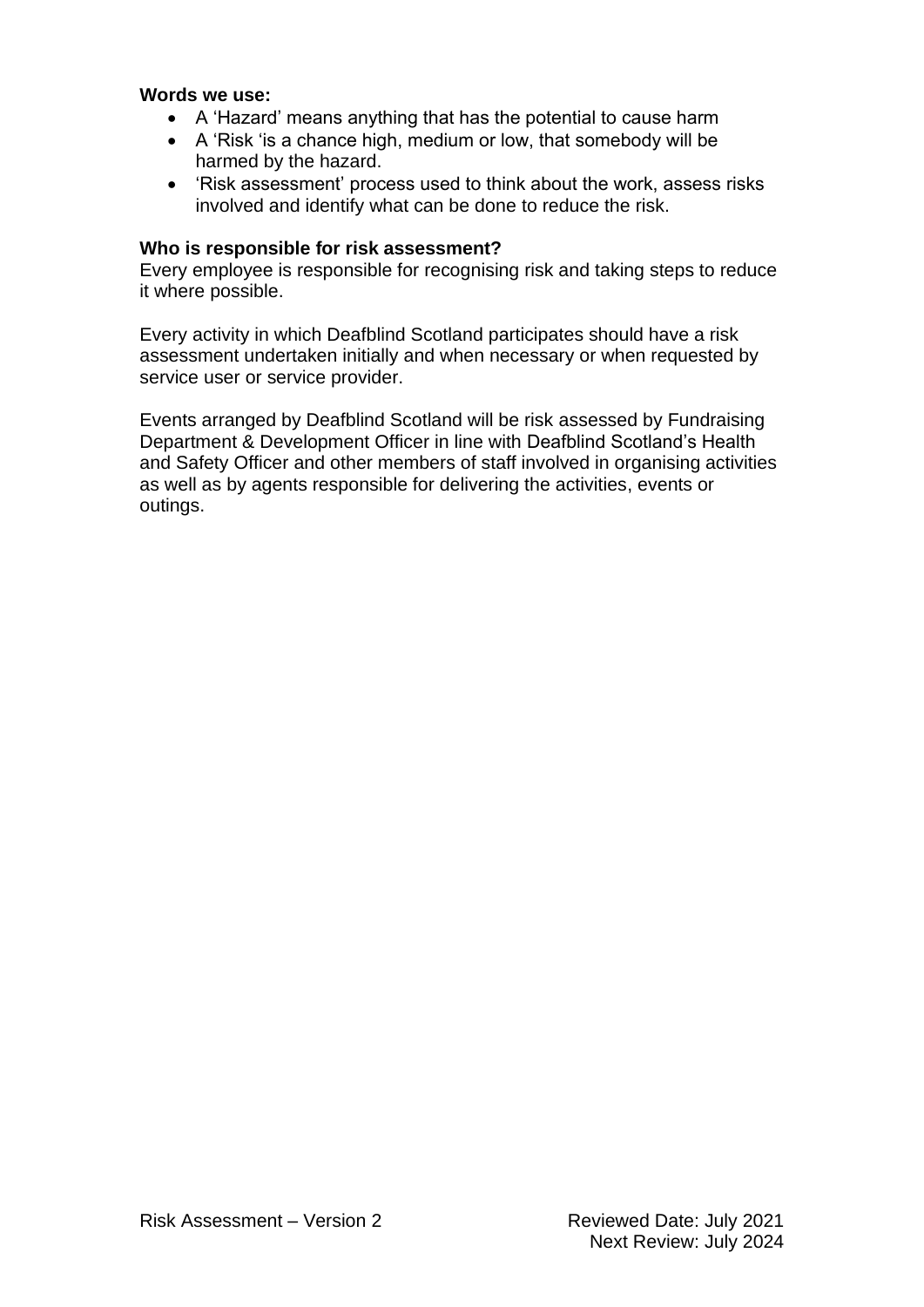## **Deafblind Scotland Procedure for Risk Assessment**

## *Aim of procedure*

This procedure provides a framework for Deafblind Scotland's policy on Risk Assessment to be followed, implemented and appropriately monitored.

### **When should the risk assessment procedure be used?**

It should be used to assess the risks of every activity in which Deafblind Scotland participates, at the initial stage, whenever necessary and when requested by a service user or service provider.

### *How to do a Risk Assessment?*

Complete a Risk Assessment by considering:

- What harm could be caused?
	- o To whom could it be caused?
	- o In what circumstances would it occur?
- What precautions have already take place
- What further actions are needed to control or eliminate the risk?

#### *EXAMPLE: Service user is Deafblind.*

- *1. Service user could have accident in swimming pool, or*
- *2. Be unaware of being told to clear the pool by shouted instruction.*

*The service user would be the person at risk.* 

*The risk could occur if guide/communicator member is not in pool/toilet/changing room i.e. with service user at all times. The pool assistants are unaware of service user's dual sensory impairment.* 

Judgements are made on a scale of HIGH TO LOW

- a. Severity of the consequence
- b. Likelihood of the risk occurring

| <b>Hazard Severity Rating:</b> | <b>HIGH</b><br><b>MEDIUM</b><br><b>LOW</b> | -Death or major harm<br>-Injury/full recovery in long term<br>-Injury/recoverable |
|--------------------------------|--------------------------------------------|-----------------------------------------------------------------------------------|
| Likelihood of Occurrence: HIGH | <b>MEDIUM</b><br>I OW                      | - very likely/certain<br>- may happen/likely<br>- Very unlikely/unlikely          |

When calculating risk, consider psychological effects as well as physical.

When a decision has been made, calculate the overall risk according to the table below:

| <b>Hazard Severity</b> | Likelihood of     | <b>Risk</b>   |
|------------------------|-------------------|---------------|
|                        | <b>occurrence</b> |               |
| <b>HIGH</b>            | <b>HIGH</b>       | <b>HIGH</b>   |
| HIGH                   | <b>MEDIUM</b>     | <b>HIGH</b>   |
| HIGH                   | 7W                | <b>MEDIUM</b> |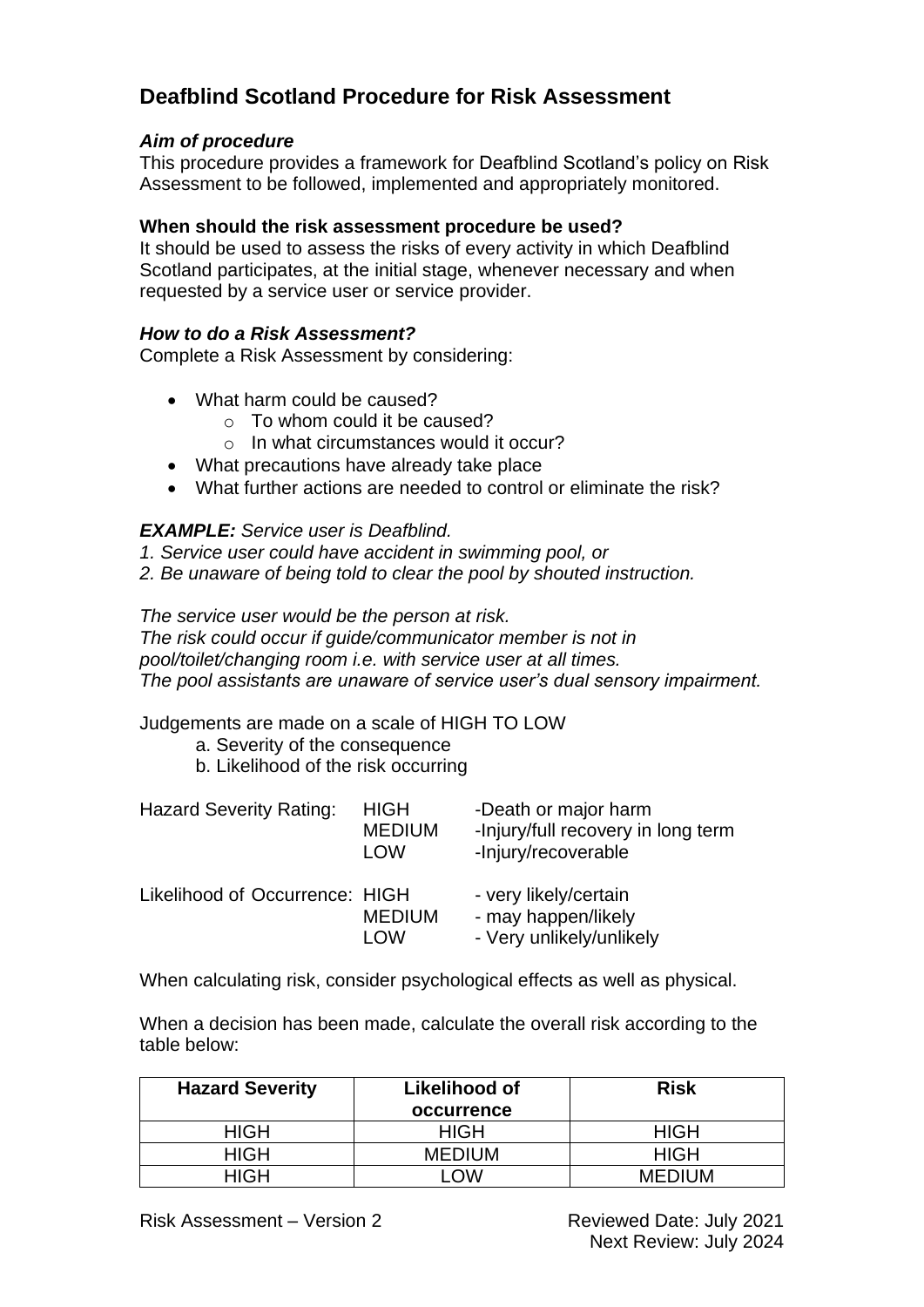| <b>MEDIUM</b> | <b>HIGH</b>   | <b>HIGH</b>   |
|---------------|---------------|---------------|
| <b>MEDIUM</b> | <b>MEDIUM</b> | <b>MEDIUM</b> |
| <b>MEDIUM</b> | LOW           | <b>MEDIUM</b> |
| _OW           | <b>HIGH</b>   | <b>MEDIUM</b> |
| <b>OW</b>     | <b>MEDIUM</b> | <b>MEDIUM</b> |
| <b>OW</b>     | OW            | OW            |

*EXAMPLE: Service user swimming, without control measures to mitigate risk*

| 1. Service user having an accident in the pool |               |
|------------------------------------------------|---------------|
| <b>Hazard Severity</b>                         | <b>HIGH</b>   |
| Likelihood of occurrence (if unaccompanied)    | <b>HIGH</b>   |
| <b>Risk</b>                                    | <b>HIGH</b>   |
| 2. Service user not hearing instructions       |               |
| <b>Hazard Severity</b>                         | LOW           |
| Likelihood of occurrence                       | <b>HIGH</b>   |
| <b>Risk</b>                                    | <i>MEDIUM</i> |

## *How can the risk be reduced?*

Determine measures to reduce risk to the lowest level reasonably practicable. Consider ideas for reducing risk and then reconsider the calculated risk score. You may find the score had reduced. In some circumstances it may not be possible to reduce the risk. In these circumstances it may be necessary to accept the risk.

## *EXAMPLES:*

*Identify with the manager and others in the team on a clear protocol within the service for supporting this activity – clarifying the role and responsibilities of Deafblind Scotland guide/communicator/staff who is supporting someone to go swimming. The main responsibilities at the swimming pool are first ensuring that the pool attendants are aware that the person has a dual sensory impairment and alerting pool attendants should a problem occur.*

#### *Action Plan*

Complete an Action Plan where you have allocated task and implemented measures in collaboration with those people identified as having a responsibility. Once you have done this ask the question, has risk been sufficiently reduced? You may need to go back and determine measures to reduce risk again.

Tasks, actions and dates need to be discussed, recognised and agreed with those identified with having a responsibility.

| <b>Tasks</b>                                              | <b>Action</b> | <b>Date</b>    |
|-----------------------------------------------------------|---------------|----------------|
| 1. Arrange training in<br>pool for Deafblind<br>Awareness | Service staff | Within 1 month |

Example: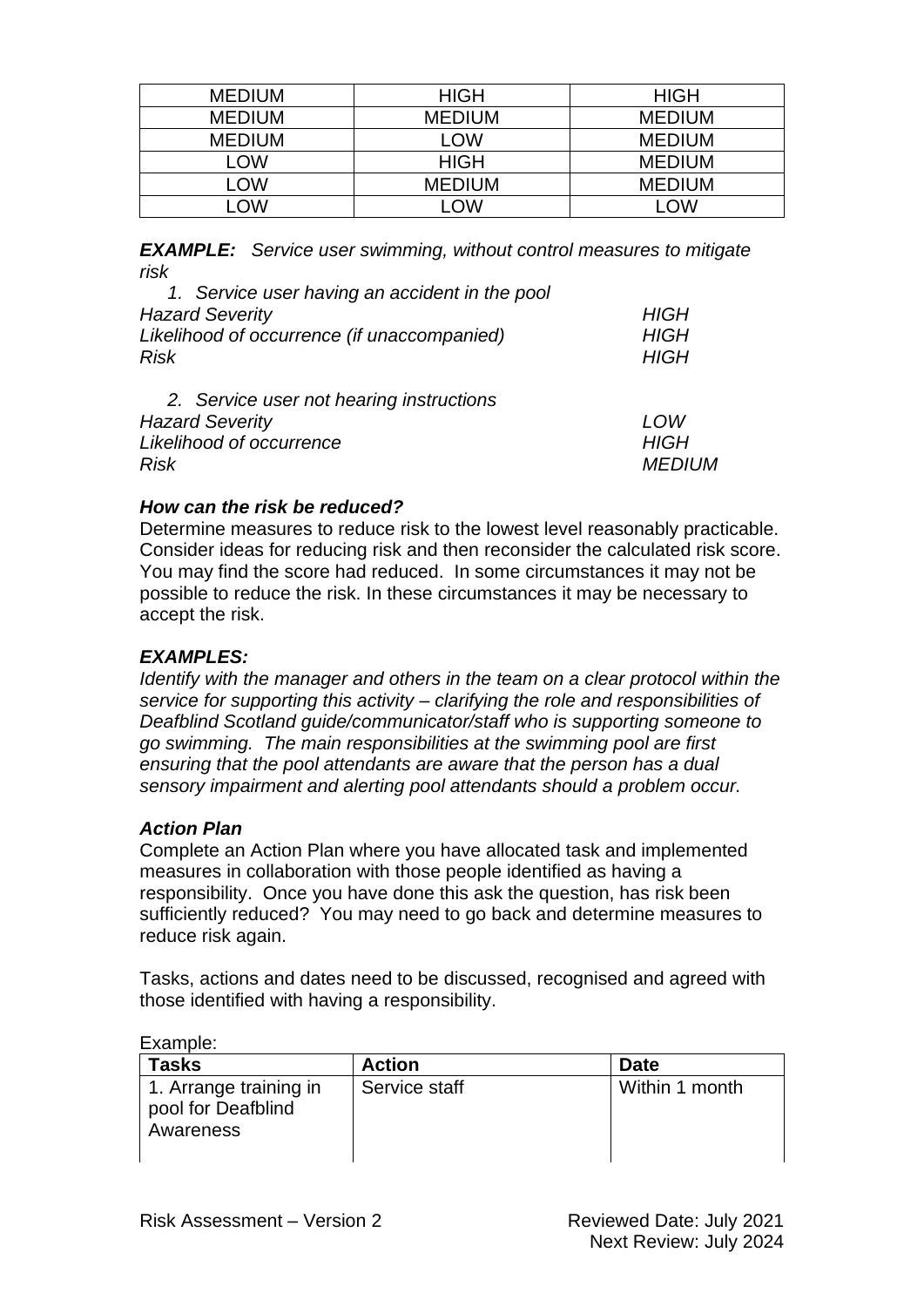| 2. Discuss problem    | Service staff initially and | Before swimming  |
|-----------------------|-----------------------------|------------------|
| with service user $-$ | guide/communicator          | starts next week |
| arrange meeting with  | regularly                   |                  |
| relevant parties.     |                             |                  |

Once the protocols agreed are put in place it may be that the risks are reduced as shown below

*EXAMPLE: Service user swimming, with control measures to mitigate risk in place*

| 1. Service user having an accident in the pool |               |
|------------------------------------------------|---------------|
| <b>Hazard Severity</b>                         | <b>HIGH</b>   |
| Likelihood of occurrence                       | LOW           |
| <b>Risk</b>                                    | <b>MEDIUM</b> |
| 2. Service user not hearing instructions       |               |
| <b>Hazard Severity</b>                         | LOW           |
| Likelihood of occurrence (if accompanied)      | LOW           |
| <b>Risk</b>                                    | I OW          |

#### *Review Date*

After completing the assessment a review date needs to be considered. If calculated risk is high, on-going review may be necessary. If calculated risk is low, reviewing on an annual basis may be adequate.

Risk assessments will be affected by individual circumstances, situations and activities and the examples given below are to indicate the types of assessments that may be made.

| <b>Hazard</b><br><b>Identified</b>                                                | <b>Hazard</b><br><b>Severity</b> | <b>Likelihood</b><br><b>Of</b><br><b>Occurrence</b> | <b>Risk Average</b> | <b>Control</b><br><b>Measures</b><br><b>Required</b>                                                                     |
|-----------------------------------------------------------------------------------|----------------------------------|-----------------------------------------------------|---------------------|--------------------------------------------------------------------------------------------------------------------------|
| Possibility of<br>service-user<br>falling whilst<br>walking<br>unaided.           | High                             | <b>Medium</b>                                       | High                | Service-user should be<br>advised that they should be<br>accompanied on all<br>journeys outside the home.                |
| Possibility of<br>service-user<br>falling whilst<br>getting in/out of<br>car.     | <b>Medium</b>                    | Low                                                 | Medium              | Service-user should be<br>advised of safest ways to<br>enter and exit from a car.                                        |
| Possibility of<br>service-user<br>falling whilst<br>getting in/out<br>wheelchair. | High                             | Low                                                 | Medium              | Only staff who have<br>received wheelchair<br>training should be used to<br>provide service for this<br>wheelchair user. |
| Service user<br>unable to                                                         | High                             | High                                                | High                | Service-user should be<br>accompanied by two                                                                             |